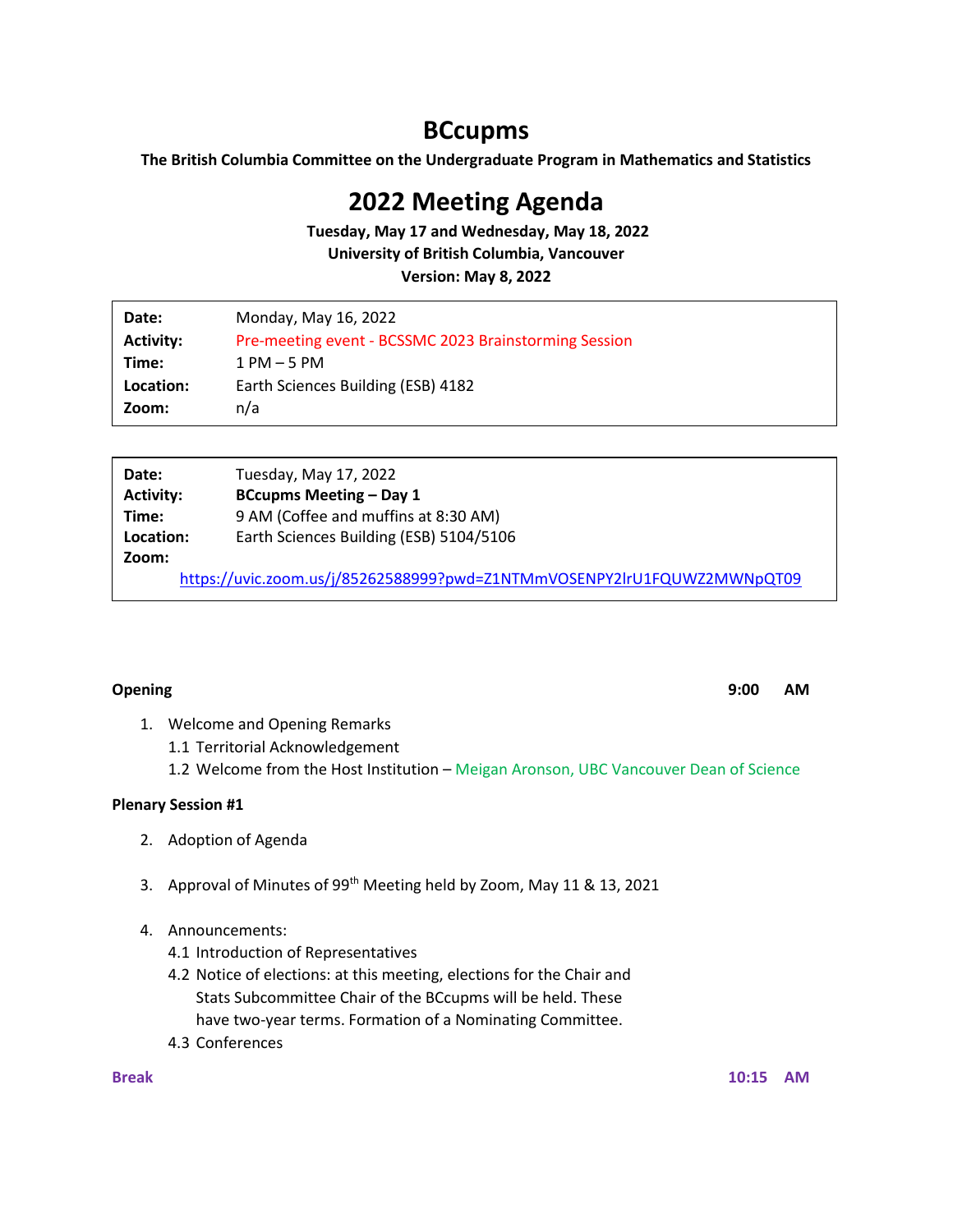## **Plenary Session #2 10:30 AM**

| 5.                                                                            | Reports:<br>5.1 Ministry of Education - TBA<br>5.2 BCCAT - Mike Winsemann<br>5.3 BCcampus - Clint Lalonde<br>5.4 PIMS - David Leeming<br>5.5 ABE - Costa Karavas |       |           |
|-------------------------------------------------------------------------------|------------------------------------------------------------------------------------------------------------------------------------------------------------------|-------|-----------|
|                                                                               | 5.6 Changing the Culture (Friday, May 20, 2022) - Melania Alvarez<br>(https://www.pims.math.ca/educational/changing-culture)                                     |       |           |
| <b>Lunch</b>                                                                  |                                                                                                                                                                  | 11:45 | <b>AM</b> |
| <b>Keynote Address</b>                                                        |                                                                                                                                                                  | 1:00  | <b>PM</b> |
| <b>Break</b>                                                                  |                                                                                                                                                                  | 2:00  | <b>PM</b> |
| <b>Plenary Session #3</b>                                                     |                                                                                                                                                                  | 2:15  | <b>PM</b> |
| 6.                                                                            | Matters Arising from 99 <sup>th</sup> Meeting:<br>6.1<br>6.2                                                                                                     |       |           |
| 7 <sub>1</sub>                                                                | Institutional Reports (highlights) Part 1                                                                                                                        |       |           |
| <b>Break</b>                                                                  |                                                                                                                                                                  | 3:30  | <b>PM</b> |
| <b>Plenary Session #4</b>                                                     |                                                                                                                                                                  | 3:45  | <b>PM</b> |
| 8.                                                                            | Institutional Reports (highlights) Part 2                                                                                                                        |       |           |
| <b>Greek Dinner</b><br>Nostos Taverna, 3162 W Broadway, Vancouver, BC V6K 2H3 |                                                                                                                                                                  | 6:30  | <b>PM</b> |

| Date:                                                                   | Wednesday, May 18, 2022                                                         |  |  |
|-------------------------------------------------------------------------|---------------------------------------------------------------------------------|--|--|
| <b>Activity:</b>                                                        | <b>BCcupms Meeting – Day 2</b>                                                  |  |  |
| Time:                                                                   | 9 AM (Coffee and muffins at 8:30 AM)                                            |  |  |
| Location:                                                               | Earth Sciences Building (ESB) 5104/5106, Stats Subcommittee Meeting in ESB 4182 |  |  |
| Zoom:                                                                   |                                                                                 |  |  |
| https://uvic.zoom.us/j/85262588999?pwd=Z1NTMmVOSENPY2lrU1FQUWZ2MWNpQT09 |                                                                                 |  |  |

### **Plenary Session #5 9:00 AM**

- 9. Committee Business
	- 9.1 Webmaster's Report Ian Affleck
	- 9.2 Report from Nominating Committee and Election(s)
	- 9.3 Location, Dates, Agenda items for 101<sup>st</sup> Meeting